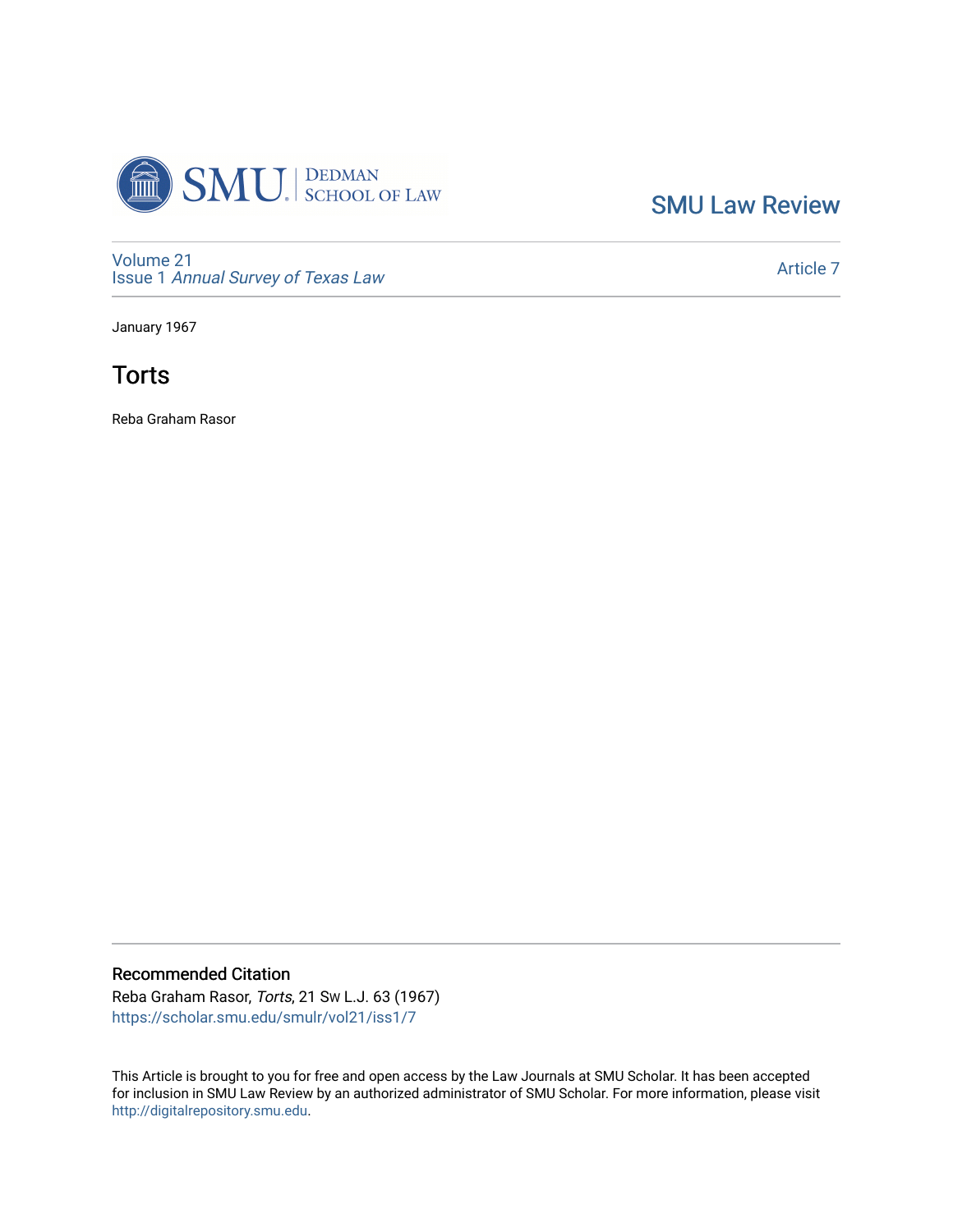## **TORTS**

## *by*

## *Reba Graham Rasor\**

**N** THE always-lively field of tort law more than a hundred new cases I were decided by Texas appellate courts during the period reviewed. Some old doctrines were carefully reinforced, while others, after determined assault, were left in an uncertain condition. For example, the future of charitable immunity in Texas is now surrounded by question marks. Determination of what is "open and obvious" in the "no duty" and *volenti* cases is apparently being very strictly construed. And the supreme court has officially recognized what every parent knows-that it is not possible to make a place "childproof."

### I. INTENTIONAL **INJURY**

A jury finding that the defendant committed an assault and batteryprovided the jury was given a legal definition of assault and battery in conjunction with the question-is more than a finding that the defendant hit or attacked the plaintiff. The case involved an elderly Chinese vegetable peddler who was thrown off a produce company's premises by the company president.' The jury was asked if the defendant had committed an assault and battery and was told that such would not be the case if the defendant had used no more force than necessary for the defense of property. The supreme court held that the jury's affirmative finding on this issue could only mean that the defendant had committed an assault and battery without legal justification.

### **II. NEGLIGENT INJURY**

*No Duty-Volenti.* The decisions of the past year further developed the novel Texas doctrine of assumed risk. Two cases seem to indicate a tendency of the supreme court to be sparing in the use of the concepts of "no duty" and *volenti.*

"No duty" is the tag given to assumed risk in Texas in situations where the plaintiff is injured on the defendant's land. Briefly, the doctrine is this: the occupier of land owes his invitees a duty to keep the premises in a reasonably safe condition or to warn them of dangers. But the occupier owes "no duty" if (1) the invitee knows about the condition and appreciates

**B.J.,** University of Texas; LL.B., Southern Methodist **University.** Assistant Professor **of** Law, Southern Methodist University.

**<sup>&#</sup>x27; Pon Lip** Chew v. Gilliland, **398 S.W.2d 98** (Tex. **1965).**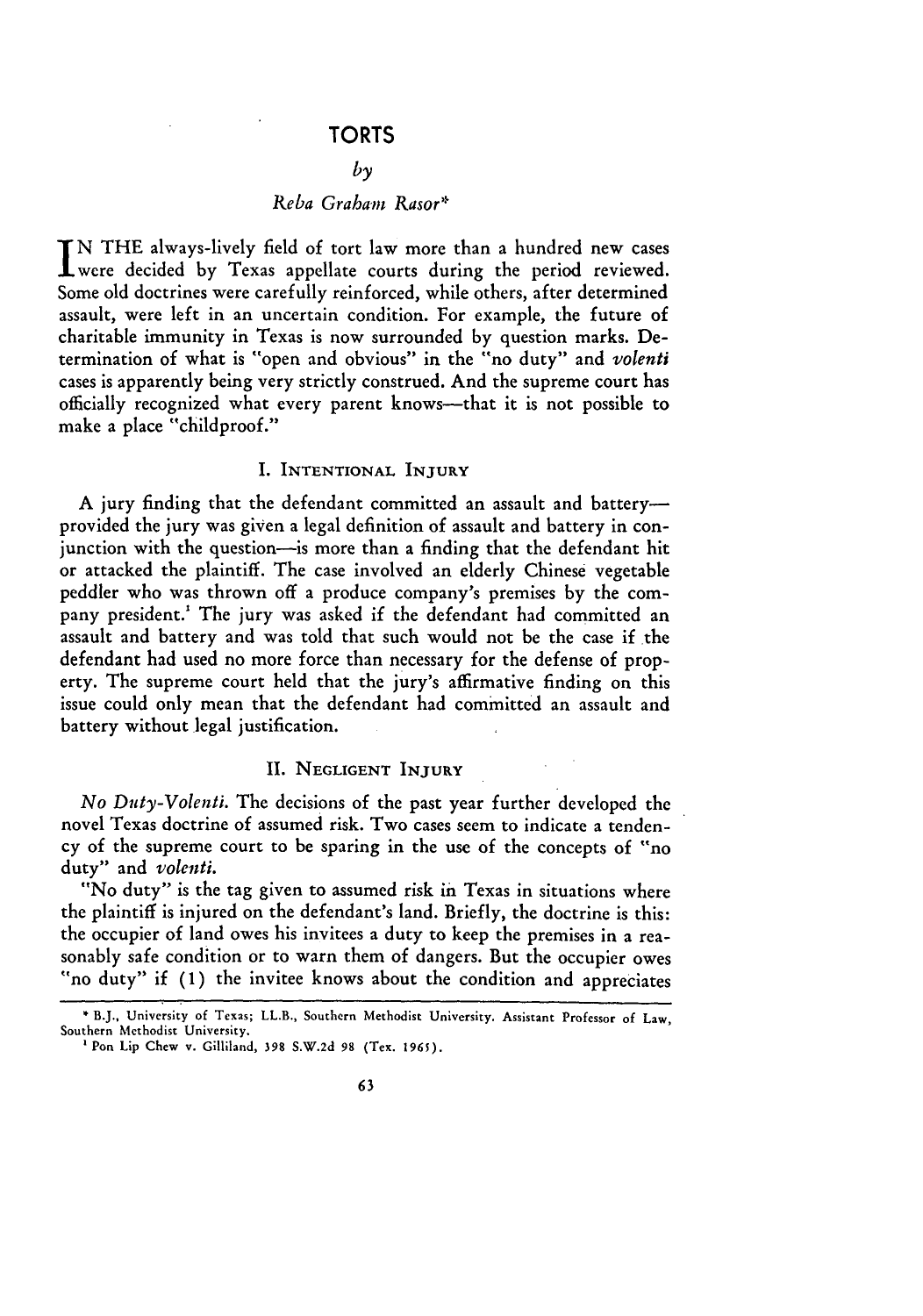the danger or (2) the dangerous condition is so open and obvious that the invitee will be charged in law with knowledge and appreciation of the danger. With respect to this doctrine, the burden is on the plaintiff to show that the defendent owed him a duty.<sup>2</sup> Volenti,<sup>3</sup> on the other hand, is an affirmative defense. It is applicable to injuries on the defendant's land and to other assumed risk situations. *Volenti* applies when the plaintiff either had actual knowledge of the dangerous condition or, because the condition was so patent, he is charged in law with knowledge. In addition, it requires a finding that the plaintiff, with this knowledge, nevertheless proceeded.<sup>4</sup>

Under each of these doctrines the critical question usually is whether the plaintiff had knowledge and appreciation of the danger, either actually or as a matter of law. In previous cases the court has considered, among other things, whether the plaintiff had previously encountered the condition.'

**A** case in which the plaintiff walked through the plate glass door of his motel room suggests that previous encounter is not always determinative.' No tapes marked the clear glass in the sliding door, and the handle and lock were part of the door frame. **The** plaintiff had been at the motel "a day or two" and had used the sliding door during the daytime. On the night in question, the plaintiff went to get a road map from his car, leaving the door open. While he was out, his wife shut the door and when he returned the plaintiff walked through the glass. The supreme court held that the plaintiff could not be charged in law with knowledge of the dangerous condition because he had not had sufficient exposures at night to charge him with knowledge. The court intimated it would be different if the plaintiff had closed the door himself and had walked back through it. It can be inferred from the decision that if the previous encounter is to be determinative it must have occurred under the same conditions or circumstances as the encounter at the time of the injury.

The court took a similar, limiting view of knowledge of the danger in a case involving a sixteen-year-old farm employee injured **by** a defective tractor.' **The** tractor was not working properly, and- this was known **by** both the plaintiff and the defendant's foreman. The jury found that the plaintiff did not fully realize and appreciate **the** nature **and** extent of the danger. The supreme court held that the plaintiff was not barred from recovery because he continued to use the tractor with knowledge of the defect. "[K]nowledge of the defect is not enough," said **the** supreme court. "[T]here must be knowledge and appreciation of the particular danger in-

<sup>&</sup>lt;sup>2</sup> Halepeska v. Callihan Interests, Inc., 371 S.W.2d 368, 378 (Tex. 1963). See generally Green-

*hill, Assnmed Risk,* **20 Sw. L.J.** *1* **(1966). a Shortened** designation **of** *vokti xom fit ixjsria* **(he who** *a me sum* m **= i\*").** <sup>4</sup>**371 S.W.2d at 379.**

**<sup>&#</sup>x27;Greenhill,** *Assumption of Risk,* **28 TExAs B.J. 21,** *61* **(1961).**

<sup>&</sup>lt;sup>6</sup> Scott v. Liebman, 404 S.W.2d 288 (Tex. 1966).

**<sup>&#</sup>x27;Ellis v. Moore, 401 S.W.2d 799 (Tee. 1966).**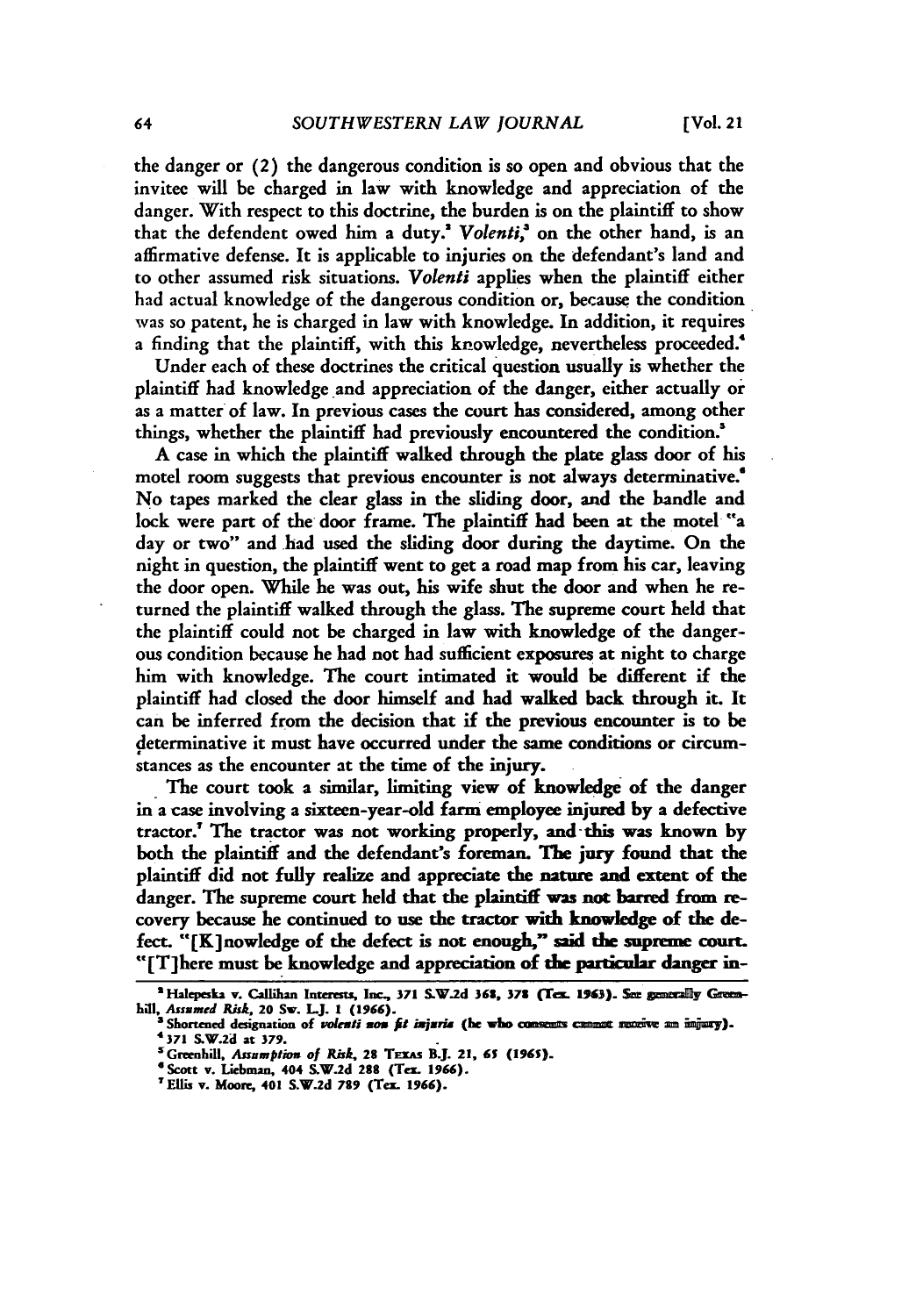volved so that the plaintiff proceeds to encounter the risk as the result of an intelligent choice.<sup>""</sup> The court reiterated its previous observance that assumed risk is a relatively harsh doctrine which must be kept within "justifiable limits."'

The *volenti* doctrine was applied, however, to a plaintiff who was an invitee on the defendant's premises where the defendant's employee was trying to back a truck onto blocks of wood." While the plaintiff was trying to push a block in place, the wheels spun, and his hand was caught under them. The jury found that the plaintiff knew and realized the danger of attempting to place the blocks and that he assumed the risk of the danger. It also found that the danger of the truck's moving while the plaintiff was attempting to place the blocks under the truck wheels was open and obvious. The court of civil appeals affirmed judgment for the plaintiff.<sup>11</sup> It spoke in terms of "no duty" and stated that the doctrine does not apply when an activity changes the condition, as it did here when the truck wheels moved. The supreme court reversed, holding that *volenti* applied. It pointed out that the requirements of knowledge and appreciation of the danger and voluntary exposure were met.

About twenty other assumed risk cases were decided by the courts of civil appeals, but the supreme court granted writ of error in only one." In that case, too, controversy centered on whether the plaintiff knew and appreciated the danger which caused his injury. It involved an independent contractor's employee who was working on the relocation of the defendant oil company's pipelines. The plaintiff-employee was operating a welding torch when a dragline punctured a pipeline containing a highly flammable hydrocarbon product under pressure. The defendant urged that he had warned the plaintiff's employer that the pipelines were "charged" (contained gas under pressure). The court of civil appeals held that this warning was not sufficient to charge the plaintiff with knowledge and appreciation of the specific danger.'

*<sup>&#</sup>x27; Id.* at **793.** Similar reasoning was applied in W. R. Grimshaw Co. **v. Zoller, 396 S.W.2d 477** (Tex. Civ. App. **1965)** *error ref. n.r.e.* The plaintiff was leaving defendant's premises at night and tripped over a roll of wire mesh. The darkness was, of course, an open and obvious danger, but it was **held** that he could not be charged with knowledge of the wire mesh. **<sup>9</sup>***Id.* at **792.** As an example of the doctrine's harshness, see Gulfway Gen. Hosp. v. Pursley, **<sup>397</sup>**

S.W.2d **93** (Tex. Civ. App. 1966) *error ref.* n.r.e. The plaintiff was entering the hospital for emergency medical treatment. She conceded she knew and appreciated the danger of the hospital's icy porch but urged that she was justified in proceeding. **Held:** for defendant. "Plaintiff's exigency does not impose a duty on defendant." *Id.* at **94. "0J.** & W. Corp. v. Ball, **10** Tex. Sup. Ct. **J. 170,** rehearing denied, **10** Tex. Sup. Ct. **J. 236**

<sup>(1967).&</sup>lt;br><sup>11</sup> J. & W. Corp. v. Ball, 404 S.W.2d 616 (Tex. Civ. App. 1966) error granted.<br><sup>12</sup> Delhi-Taylor Oil Corp. v. Henry, 403 S.W.2d 885 (Tex. Civ. App. 1966) error granted.

**t3A** similar case was Coleman v. Hudson Gas **&** Oil Corp., 403 S.W.2d **482** (Tex. Civ. App. **1966)** *error ref. nr.e.* Plaintiff was repairing a high pressure gas system when the unit on which he was working blew out. Plaintiff prevailed on the ground that he did not have knowledge of the particular danger which caused his injury-the fact that the high pressure line had not been "bled."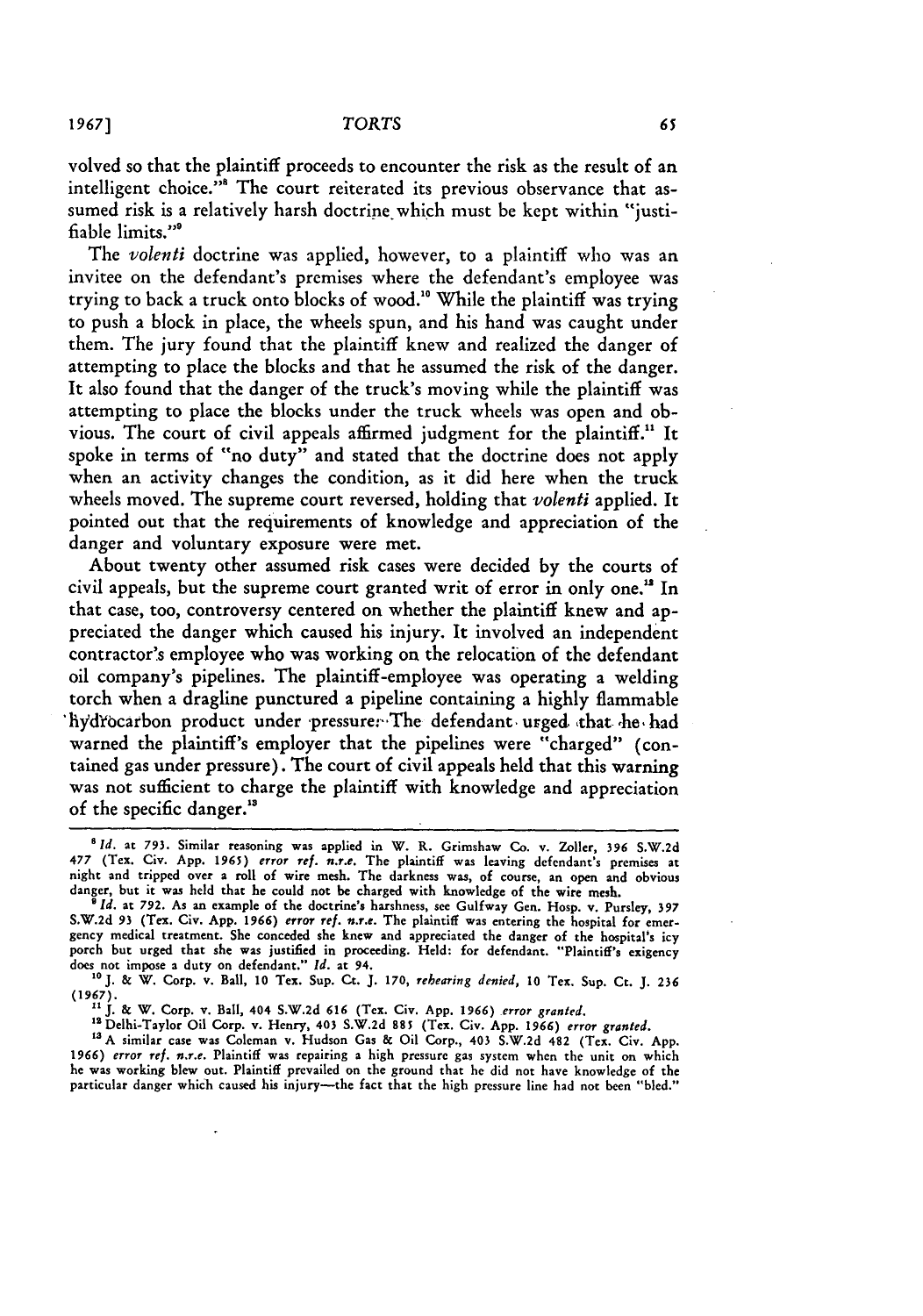*Medical Malpractice.* In a case of first impression in Texas, the supreme court took a new approach to the question of the warning a doctor must give a patient concerning the risks incident to an operation.<sup>14</sup>. The court of  $\ldots$ civil appeals held that there was a fact issue for the jury presented on whether the patient was given information sufficient to enable him to give an "informed consent" to the operation." Without such consent, said the civil appeals court, the operation was an assault and battery. The supreme court, which considered the case twice, brushed aside the assault and battery theory and characterized the action as "one of malpractice for a physician's failure to conform to medical standards in obtaining the patient's consent."<sup>16</sup> The court said that the plaintiff has the burden of proving by expert medical testimony that the disclosure made by the doctor was not one which would be made by a reasonable medical practitioner of the same school, in the same or a similar community, and under the same or similar circumstances. The case was remanded for a new trial to determine if the doctor's disclosures met the medically accepted standard.

The ultimate effect of the decision is difficult to foretell. One view is that it enlarges the area in which a doctor may be sued for malpractice. On the other hand, the plaintiff's burden of proof is increased by the change in labels. One jurist observed, "[I]f negligence must be established, then hard to come by medical testimony must be obtained to sustain it. This is not true under the trespass theory."<sup>11</sup>

Another case involving informed consent was decided by a court of civil appeals.<sup>18</sup> The patient consented to an operation and to use of "any anesthetic." But the patient contended that her consent was ineffective because (1) the anesthesiologist did not reveal the method by which the anesthetic would be administered and (2) the method of administering it caused her injury. The court disagreed, saying that it would be unreasonable and undesirable to place a burden of full and complete disclosure upon each and every specialist involved as to the specific methods intended to be used.

*Sole Proximate Cause.* Texas law on what must be proved and by whom with respect to sole proximate cause was reviewed in a Fifth Circuit case.<sup>19</sup> The plaintiff was the employee of an independent contractor employed to dismantle an abandoned power line on the defendant's premises. The plaintiff was killed when a pole fell during the work. The defense was that the conduct of the independent contractor and his employees was the sole proximate cause of the accident that killed the plaintiff. The court reversed the

**<sup>&</sup>quot;** Wilson v. Scott, **10** Tex. Sup. Ct. J. 187 (1967). "5Scott v. Wilson, **396** S.W.2d 532 (Tex. Civ. App. **1965). 16 10 Tex.** Sup. Ct. **J.** at 190.

<sup>17</sup>Bell v. Umstattd, 401 S.W.2d **306,** 314 (Tex. Civ. App. **1966)** *error dismissed* (dissenting opinion). "SBell v. Umstattd, 401 S.W.2d **306** (Tex. Civ. App. **1966)** *error dismissed.*

<sup>&</sup>quot; <sup>9</sup> Eastman Kodak **Co.** v. Martin, **362** F.2d 684 (5th Cir. **1966).**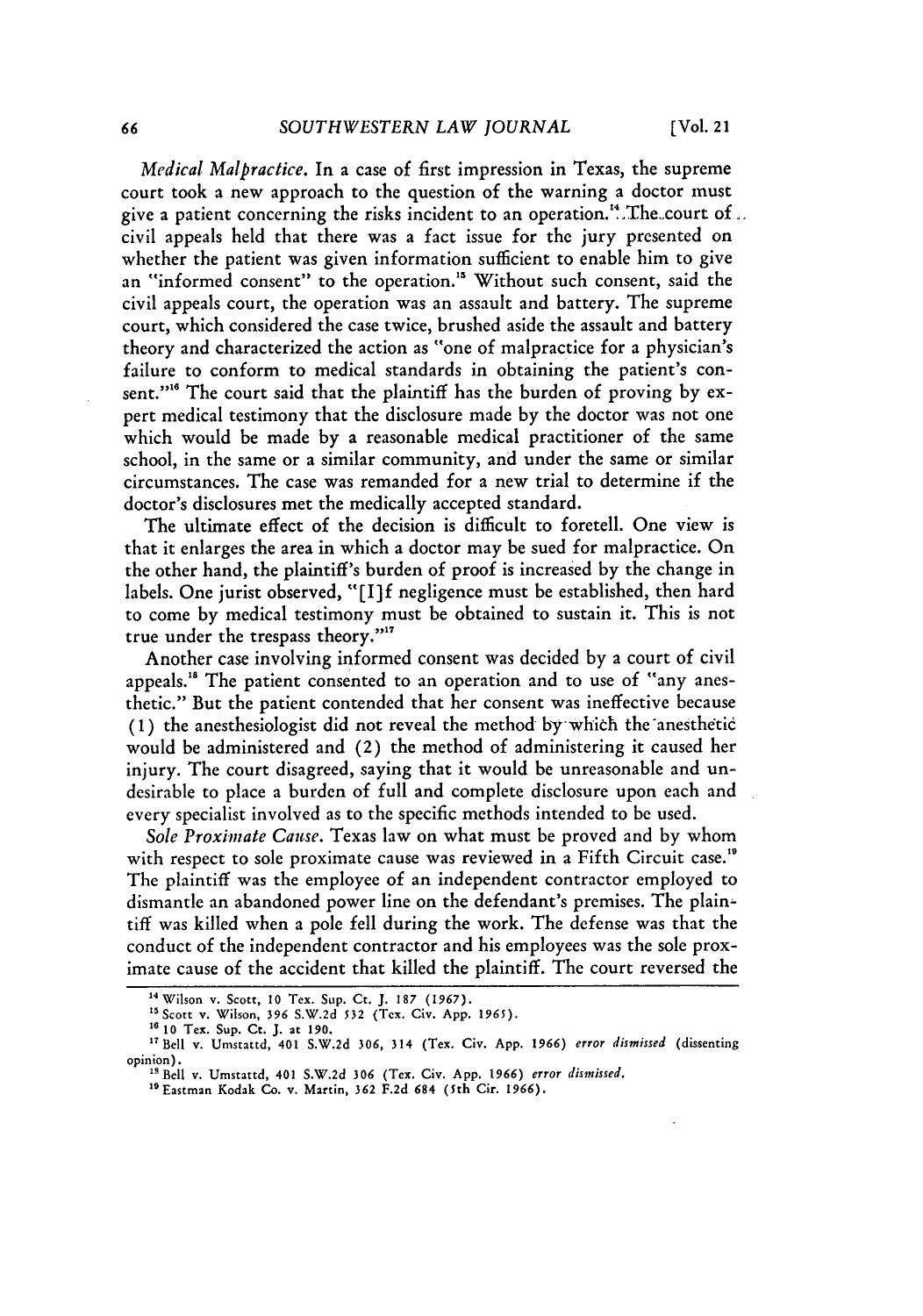trial court's judgment for the plaintiff on the ground that the lower court erred in instructing the jury with respect to sole proximate cause. Texas law, said the appellate court, is that,(1) defendant has the burden of introducing the issue of sole proximate cause and of making out a prima facie case; (2) the plaintiff then has the burden, as part of his case, to disprove the facts relied on to show sole proximate cause; and (3) it is not necessary that the conduct relied on as the sole proximate cause be negligent.

*Res Ipsa Loquitur.* The fact that a plaintiff attempts and fails to prove specific acts of negligence does not bar his recovery under the doctrine of *res ipsa loquitur*. This was the holding in a civil appeals case<sup>20</sup> in which the defendant's employee was making a delivery of butane gas to a tank located on the plaintiff's premises. While the employee left the truck unattended, gas ecaped and ignited, burning the plaintiff's house. Issues on specific acts of negligence were answered favorably to the defendant. But the jury found for the plaintiff on the *res ipsa* issues. The argument against this holding might be that *res ipsa* is a theory that allows an inference of negligence. Thus, if in answer to specific questions the defendant has been acquitted of negligence, the inference cannot be drawn. On the other hand, it could be said that the jury may have inferred negligence from facts other than those about which specific inquiries were made.

*Automobile Accidents.* In the usual flood of litigation involving personal injuries on the road, the cases reaching the supreme court centered on problems of proper lookout and loss of control.

A defendant may not rely on his loss of control to excuse his own negligence, the supreme court held." The defendant urged that when it proved the general and unexplained loss of control, the burden was then cast upon the plaintiff to show the specific negligent act or omission which caused the loss of control. The supreme court disagreed, stating that the burden was upon the defendant to go forward with the evidence to prove that the loss of control was excusable.

Of the numerous cases in this field decided by the lower appellate courts, the supreme court has granted writ of error in two. One involved loss of control;<sup>22</sup> the other was a rear-end collision.<sup>23</sup> Both decisions turned on interpretation of the answers to special issues.

*Problems of Proof.* A recent court of civil appeals holding, though in

<sup>2°</sup> Smith v. Koenning, **398 S.W.2d 411** (Tex. Civ. **App. 1965)** *error ref. n.r.e.* For a case in which a plaintiff failed to come within the exacting requirements **for** *res ipsa loquitur,* see Holeman v. Greyhound Corp., **396 S.W.2d 507** (Tex. **Civ. App. 1965)** *error ref. n.r.e.* **A** box from **the** defendant's luggage rack **fell** on plaintiff's head. **It** was held that *res ipsa* did not apply inasmuch **as** the **bus** company exercised no control over the passenger's luggage.

<sup>2&#</sup>x27; Hammer v. Dallas Transit Co., **400 S.W.2d 885** (Tex. **1966).**

<sup>&</sup>lt;sup>22</sup> Alamo Ambulance Serv., Inc. v. Moulton, 402 S.W.2d 200 (Tex. Civ. App. 1966) error granted.

**<sup>23</sup>** Jackson **v.** Ewton, **405 S.W.2d 443** (Tex. **Civ. App. 1966)** *error granted.*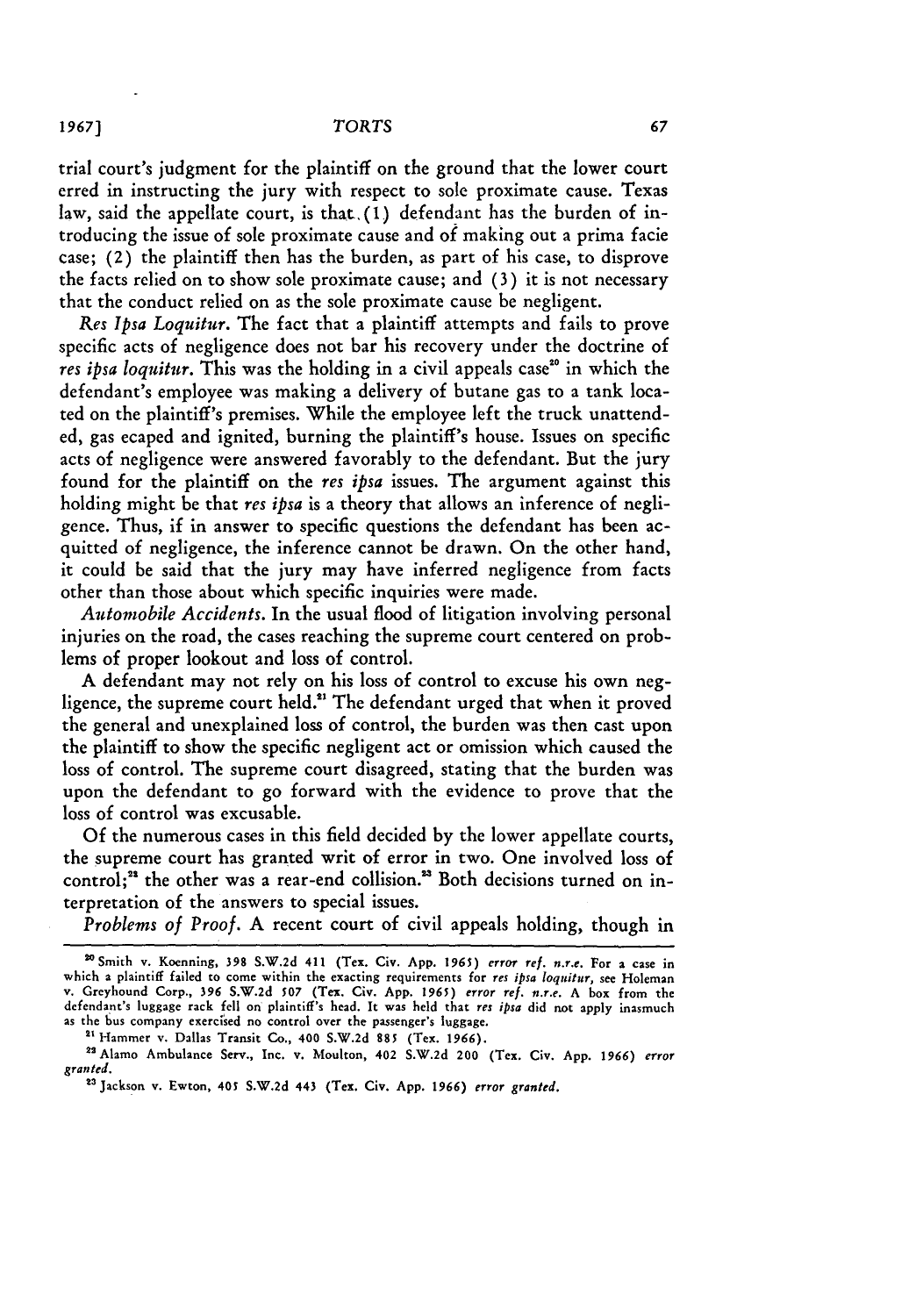line with Texas precedents, seems at variance with common knowledge of business practice." In a case in which the plaintiff slipped on an onion stalk in the defendant's grocery, the court withdrew the case from the jury and rendered judgment for the defendant. The appellate court agreed that the fact that the onion was "dirty and dark brown with black places on it" would not justify a conclusion that it was probable the onion had been on the floor long enough that the defendant should have removed it.<sup>25</sup> The implication was that the onion might have been in this condition when it fell to the floor. However, such an event seems unlikely in view of the time and effort expended by large, successful supermarkets in keeping their vegetable displays fresh and alluring.

### III. **SPECIAL STATUS OR RELATIONSHIP AFFECTING LIABILITY**

*Charitable Immunity.* The supreme court upheld the Texas rule of charitable immunity in a splintered decision,<sup>26</sup> but the rule's future is shaky at best. The case involved a slip-and-fall accident in a church. The plaintiff argued **(1)** that charitable immunity is outmoded and should be overruled and (2) that the defendant church had waived its immunity to the extent of the coverage of a liability insurance policy it had procured. The main opinion rejected both arguments and reaffirmed the rule that charitable institutions are not liable for the acts or omissions of their servants under the doctrine **of** *respondeat superior."* Nor did the church waive its immunity by having insurance. The main opinion indicated also a preference for legislative, rather than judicial, action if charitable immunity is to be abandoned. The court said that statutes are generally adopted following a period. of deliberation accompanied by a sufficient and practical notice to all those who might be affected. The court noted that the legislature can be more flexible in selecting the charities and charitable activities to be affected. Justice Walker concurred but added that he favored announcing now that the doctrine of charitable immunity will not be recognized in future cases. Justice Greenhill, also concurring, suggested that the court give notice that it will feel free to re-examine the doctrine in future cases. He made no commitment on what he felt the result should be after this re-examination. Justice Steakley joined with Justice Greenhill. Justice Calvert urged outright judicial abolition of the doctrine, preferably at once. Justice Smith joined Justice Calvert.<sup>38</sup>

<sup>&</sup>lt;sup>24</sup> Green v. Weingarten, Inc., 398 S.W.2d 447 (Tex. Civ. App. 1965).

**<sup>2</sup>** *Ibid.*

<sup>&</sup>quot;Watkins v. Southcrest Baptist Church, **399 S.W.2d 530** (Tex. **1966), 20 Sw. L.J. 163.**

<sup>2</sup> Southern Methodist Univ. v. Clayton, **142** Tex. 179, **176** S.W.2d **749** (1943). **"s See** generally Keeton, *Judicial Reform-A Perspective on i/c Performance of Appellate Cotrts,*

<sup>44</sup> TEXAs L. **REv.** 1254, **1258 (1966).** For advancements in the field of torts, the author gives Texas "honorable mention," partly based on the concurring and dissenting opinions in Watkins v. Southcrest Baptist Church.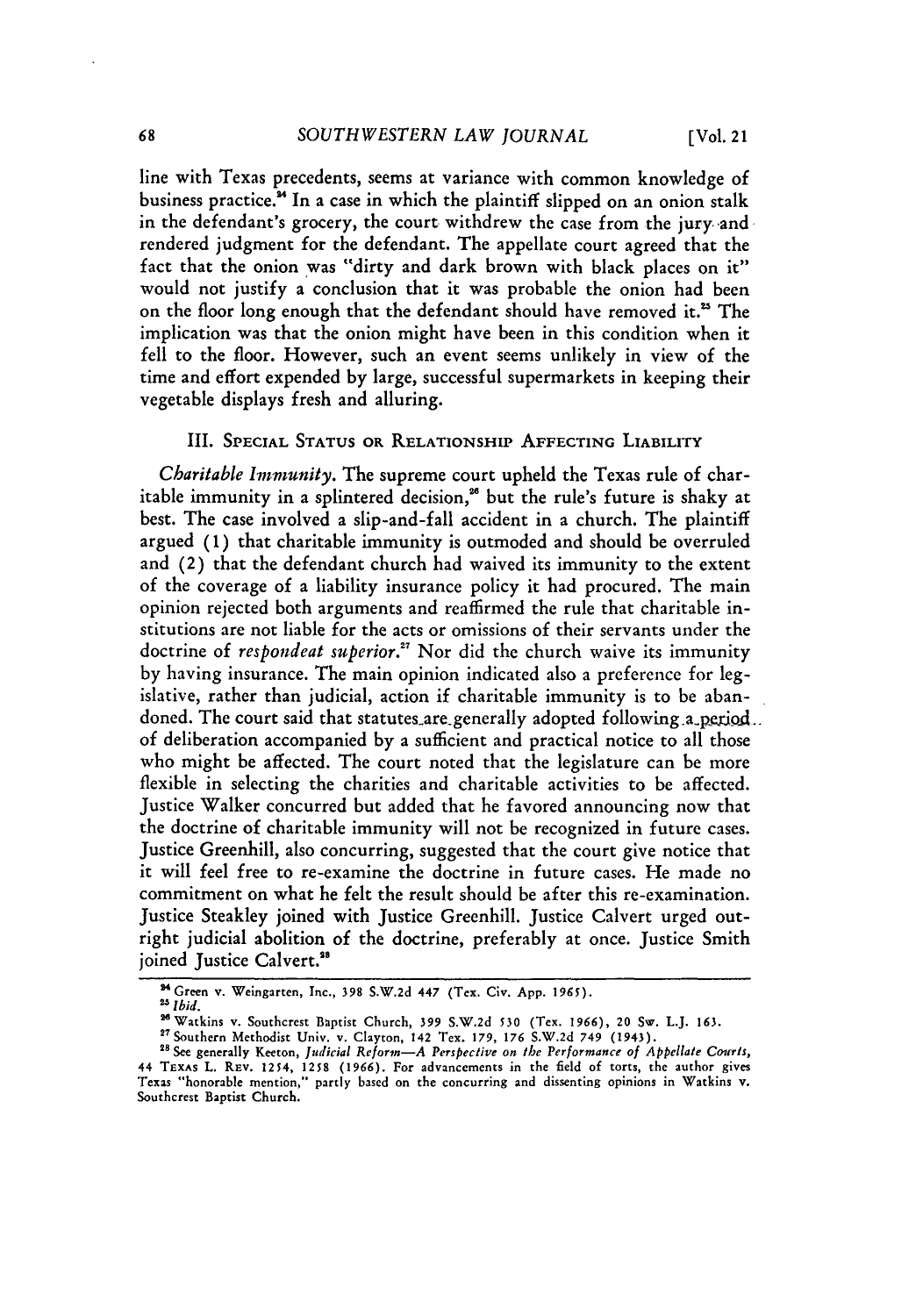In summation, the box score on charitable immunity would seem to be: for preserving the doctrine or leaving the question to the legislature, four; for abolishing it now or in the future, three; for re-examination, two.

In another case a lower court ruled for the defendant under the charitable immunity doctrine but the supreme court refused to grant writ of error."' The supreme court made it clear, however, in a per curiam statement that the decision rested strictly on procedural grounds.

The court refused to review a decision in which a charitable hospital was sued for its alleged negligence in supplying a heating pad that burned plaintiff."' Despite the immunity doctrine, the court of civil appeals noted that a charitable corporation is liable for injuries caused **by** the corporation's negligence in the exercise of its non-delegable duty to select and supply proper equipment. Evidence that heating pads were available which would not burn a patient under any circumstances raised a question of fact as to whether the hospital was negligent, and the case was remanded for new trial.

*Governmental Immunity.* Should charitable immunity fall, speculation inevitably will turn to the future of governmental immunity. None of the new decisions, however, suggest immediate peril. Four governmental immunity cases were decided **by** the courts of civil appeals, and none were reviewed **by** the supreme court.

In one case the defendant city was held liable where city waterworks employees pulled the plaintiff's boathouses out of Lake Waco, breaking them into pieces.<sup>31</sup> The court held that the "maintenance of a waterworks **by** a city is a proprietary function," thus falling within the long-recognized **exception to governmental immunity.<sup>32</sup>.** 

Governmental immunity barred recovery in a suit against a navigation district,<sup>33</sup> and in a suit against a city with respect to its garbage collecting activities.<sup>34</sup> The doctrine also was applied against a plaintiff who sued in behalf of a person killed in a collision with an unmarked police car engaged in a high speed chase."

*Guest Statute.* Negligent entrustment of an automobile may, under some circumstances, meet the guest statute" requirement of gross negligence. This would seem to be the meaning of dicta in a short per curiam opinion

<sup>34</sup> Bean v. City of Monahans, 403 S.W.2d 155 (Tex. Civ. App. 1966) error ref. n.r.e.<br><sup>35</sup> Mayes v. City of Wichita Falls, 403 S.W.2d 852 (Tex. Civ. App. 1966) error ref. n.r.e.

**<sup>9</sup> Tunnell v. Otis Elevator Co., 404 S.W.2d 307 (Tex. 1966).**

**<sup>&#</sup>x27;Milner v. Huntsville Memorial Hosp., 398 S.W.2d 647 (Tex. Civ. App. 1966) error** *Yef.* **n.r.e. a Waco v. Busby, 396 S.W.2d 469 (Tex. Civ. App. 1966) error ref. n.r.e.**

**asSuch exception to governmental immunity has long been recognized** for **the operation by a municipality of a service, such as a waterworks, which could be performed by a private corporation. See White v. City of San Antonio, 94 Tex. 313, 60 S.W. 426 (1901).**

<sup>&</sup>lt;sup>33</sup> Jones v. Texas Gulf Sulphur Co., 397 S.W.2d 304 (Tex. Civ. App. 1966) error ref. n.r.e.

<sup>&</sup>lt;sup>36</sup> TEX. REV. CIV. STAT. ANN. art. 6701b (1960).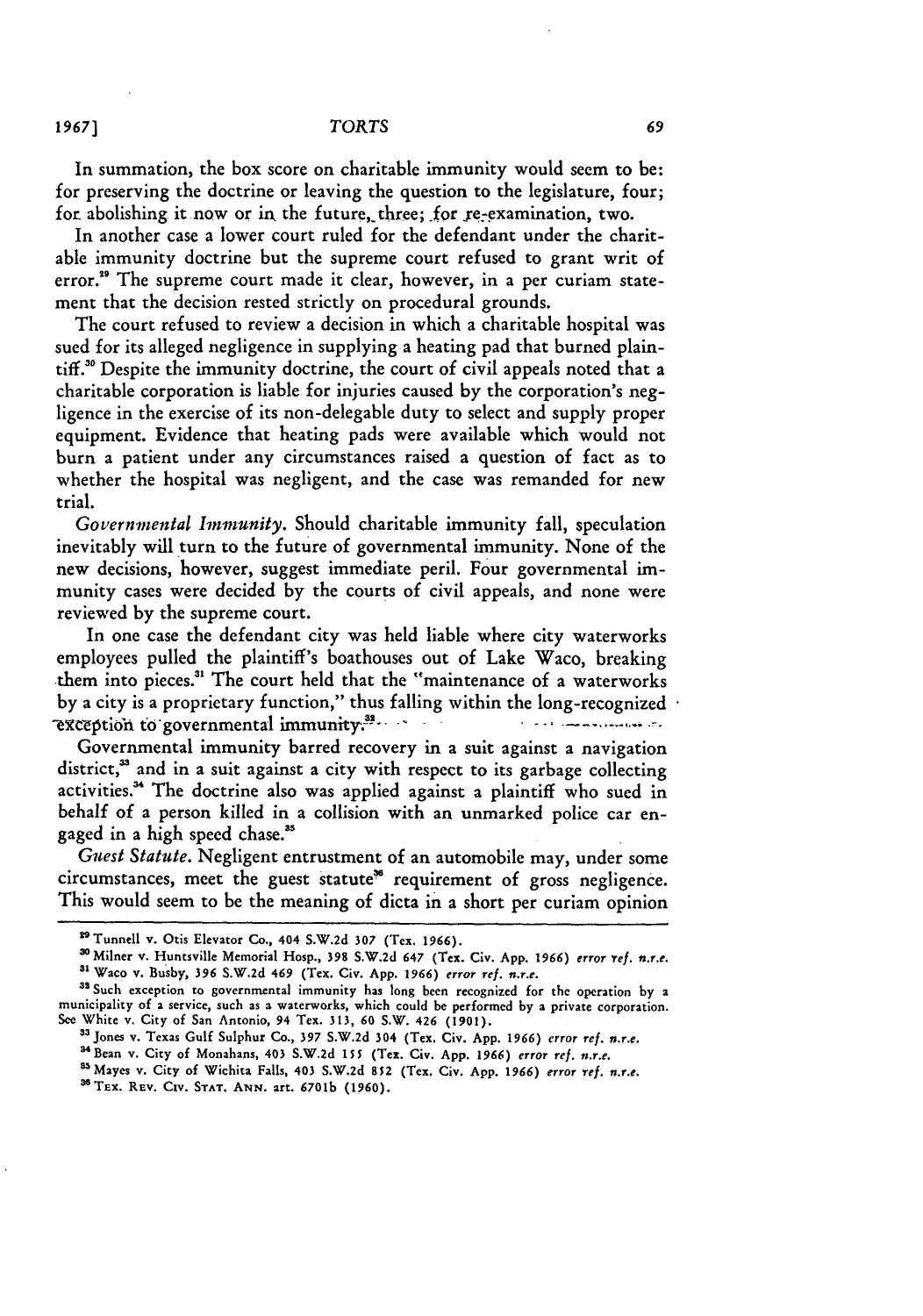of the supreme court.<sup>37</sup> In that case the defendant, owner of an automobile with a defective steering mechanism, entrusted it to his daughter, an inexperienced, unlicensed driver. The plaintiff was riding in the car with the daughter at the time of the accident. The supreme court agreed with the lower court's holding<sup>38</sup> that the owner-defendant was not liable to the guest for ordinary negligence. It noted that the lower court stated that proof of knowledge by the owner that his automobile had a dangerous defect when he permitted his daughter to use it did not show gross negligence. But the supreme court said: "That might be taken to mean that an owner can never be guilty of gross negligence in the entrustment of a motor vehicle, and we are not satisfied that this is necessarily so."<sup>39</sup>

In several other guest statute cases decided in the courts of civil appeals, the trend was to hold firm against any chipping away of the definition of a "guest." The oft-repeated standard is that one is a guest unless the person furnishing the ride expects definite tangible benefit and unless the securing of the benefit is the motivating influence for furnishing the transportation.'

*Infant Plaintiffs.* Though an infant plaintiff enjoys a special status in tort law, the supreme court recognizes that a defendant landowner cannot possibly foresee all the ways in which youngsters might hurt themselves.<sup>41</sup> A five-year-old boy was climbing a fence to cross defendant's back yard to get to his own home. Next to the fence was a greenhouse with a broken glass pane. In scrambling over the fence, the boy grabbed the broken pane and cut off a finger. The supreme court held that the landowner could not foresee that the boy's injury would be the natural consequence of failure to repair the broken pane. The court quoted the very quotable passage from Prosser's *Law of Torts,* on the impossibility of forestalling all accidents to children: "There is virtually no condition upon any land with which a child may not possibly get himself into trouble .... Unless the possessor is to shoulder the impossible burden of making the land completely 'childproof,' which might mean razing it to the bare earth, something more is called for than the general possibility of somehow coming to some harm which follows the child everywhere throughout his daily existence."<sup>42</sup>

Infant plaintiffs were successful, though, in three court of civil appeals cases in which the supreme court refused to grant writ of error, no reversible error. One involved two small boys who found signaling devices near the defendant's railroad tracks and were injured when the devices exploded

<sup>&</sup>lt;sup>37</sup> Forgus v. Hodnett, 405 S.W.2d **337 (Tex. 1966)**. <br><sup>38</sup> Forgus v. Hodnett, 401 S.W.2d 104, 105 (Tex. Civ. App. 1966) *error ref. n.r.e.* 

<sup>39405</sup> **S.W.2d** at **338.** For indication of difficulties of showing that negligent entrustment is gross negligence, see Annot., **91** A.L.R.2d 323, 327, 336 **(1963).**

**<sup>&</sup>quot;'** Dietrich v. F. R. Young Co., 400 S.W.2d 572, *575* (Tex. Civ. **App. 1966)** error ref. *n.r.e.* **'** McClary v. Jones, 404 S.W.2d 314 (Tex. 1966). *<sup>4</sup>*

*<sup>&</sup>quot;1d.* at **315,** quoting **PROSSER, TORTS** § *59* **(3d ed.** 1964).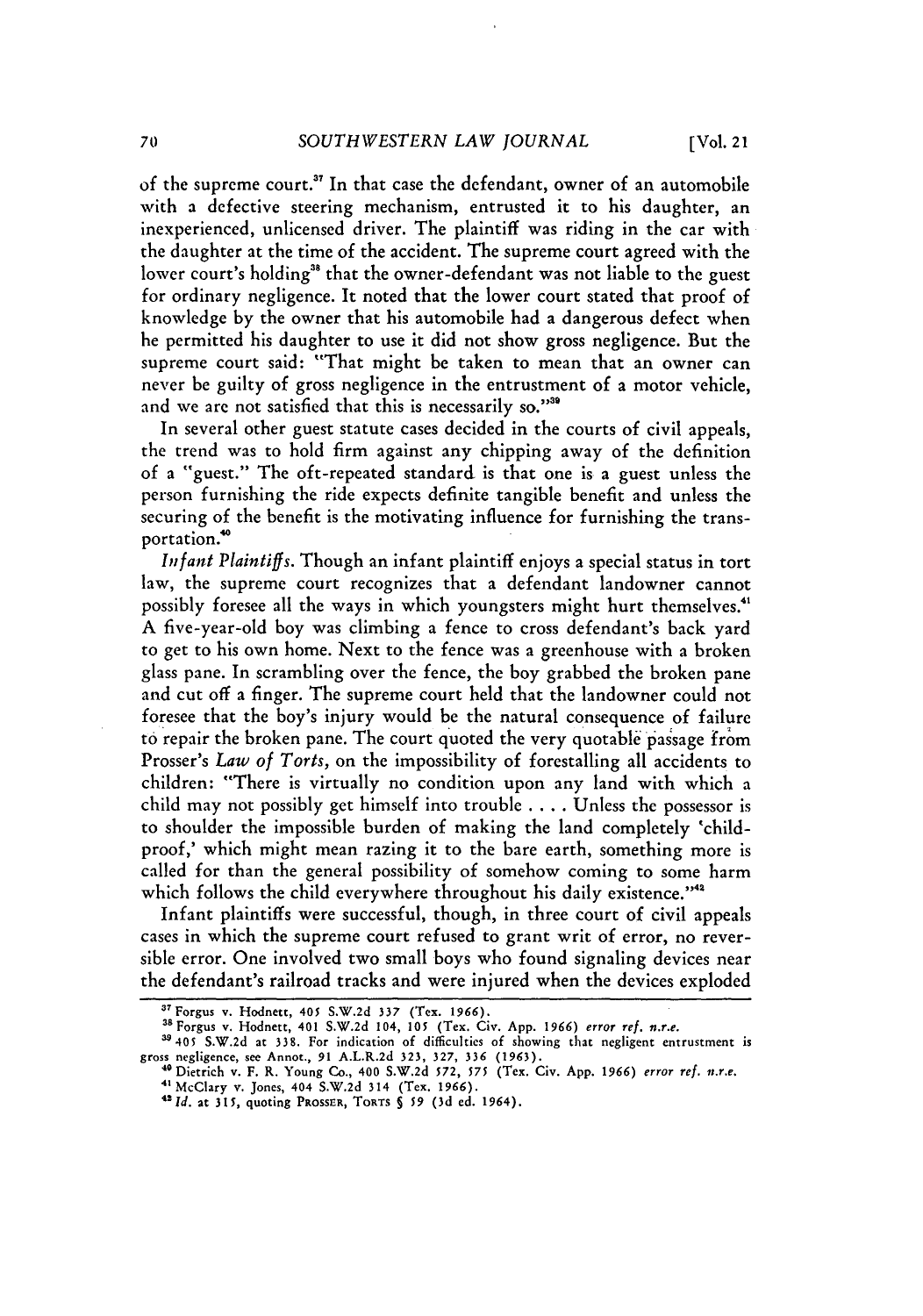in their hands.<sup>43</sup> In another case a child aged three and one-half was drowned in a neighbor's swimming pool.<sup>44</sup> The gate to the fence surrounding the pool did not have a self-closing latch. In the third case, the child was picnicking in a city park which adjoined a city golf course.<sup>45</sup> On the golf course were barrels of liquid fertilizer with spigots which made it possible for the child to help himself to a fatal dose.

*Respondeat Superior.* Whether a newspaper's district manager is an independent contractor or an employee may present a close question. In a hardfought case which has been through the appellate courts twice, the relationship, under the particular circumstances shown, was found to be that of employer-employee, permitting the plaintiff to invoke the doctrine of *respondeat superior* against the newspaper.<sup>46</sup> The contract between the paper and the manager designated him as an independent contractor, but evidence was introduced to show that the paper, nevertheless, exercised a right to control details of the work.<sup>47</sup> The supreme court refused to grant error, holding no reversible error was present, but it added, per curiam, this caveat: "Our action **...** is not to be taken as any disregard for the rule established in this state that the distribution of newspapers to individual purchasers *may* be accomplished through the medium of independent contractors, provided that such distribution is effected under and consistently with a contract similar in terms to the one considered in *Carter Publications, Inc. v. Davis* ....<sup>1748</sup>

The supreme court refused to grant writ of error in two other *respondeat superior* cases. A life insurance agent, though engaged in a company training program in which he was closely supervised, was held not to be an employee.<sup>49</sup> But a golf club caddy who drove a golf cart-into a plaintiff was found to be an employee despite the fact that he was paid by the players, not the club.<sup>50</sup> A somewhat related question, whether an employee was acting within the scope of his employment, was decided in favor of a taxicab company whose driver assaulted a passenger.

### IV. **PRODUCTS LIABILITY**

No supreme court cases were decided in this field, but the court gave qualified approval to four lower court decisions. Paradoxically, the owner

<sup>&</sup>lt;sup>43</sup> Missouri Pac. R.R. v. Covarrubias, 400 S.W.2d 599 (Tex. Civ. App. 1966) *error ref. n.r.e.* 

**<sup>&</sup>quot;** Mitchell v. Akers, 401 S.W.2d **907** (Tex. Civ. App. **1966)** *error ref. n.r.e.* <sup>4</sup>City of Lampasas v. Roberts, **398** S.W.2d **612** (Tex. Civ. App. **1966)** *error ref. n.r.e.*

<sup>46</sup> Newspapers, Inc. v. Love, 405 S.W.2d **300** (Tex. 1966).

<sup>4</sup>See Newspapers, Inc. v. Love, **397** S.W.2d 469 (Tex. Civ. App. **1966)** *error ref. n.r.e.*

**<sup>48</sup>** 405 S.W.2d **300,** referring to Carter Publications v. Davis, **68** S.W.2d 640 (Tex. Civ. App. 1934) *error ref.* (Emphasis added.)

<sup>&</sup>quot;'Allen v. Reliable Life Ins. Co., 394 S.W.2d.835 (Tex. Civ. App. **1963)** *error ref. n.r.e.*

**so** Riverbend Country Club v. Patterson, **399** S.W.2d 382 (Tex. Civ. App. **1966)** *error ref. n.r.e.* " Dart v. Yellow Cab, Inc., 401 S.W.2d 874 (Tex. Civ, App. **1966)** *error ref. n.r.e.*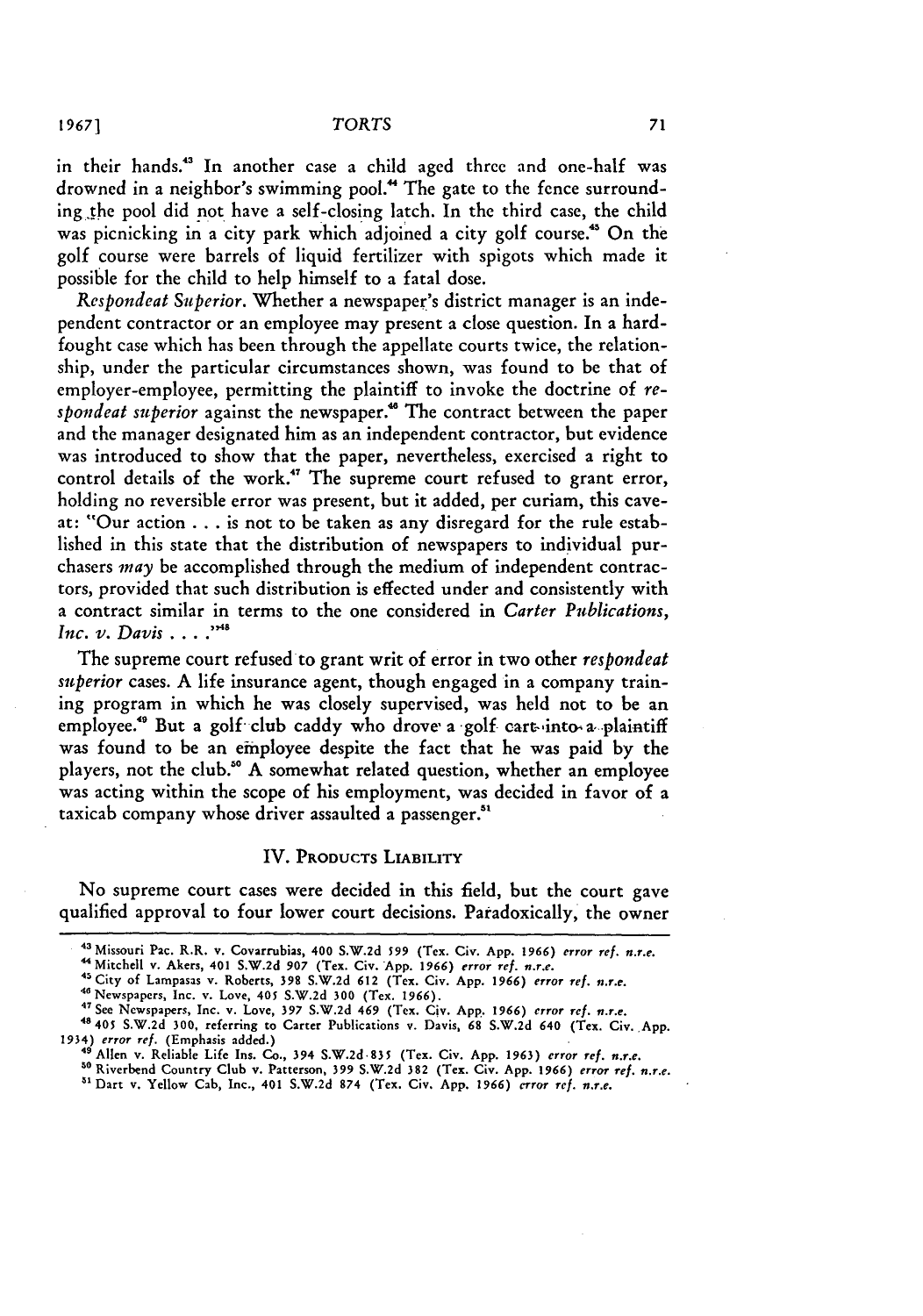of a flock of turkeys which failed to thrive on bad turkey feed came out better than a man who developed cataracts on his eyes as a result of an abnormal reaction to a drug. The turkey owner obtained a judgment of more than \$250,000 upon jury findings that feed was unfit.<sup>88</sup> It was found that the feed resulted in death, loss of weight, unfitness for breeding, and condemnation **by** government inspectors. A written disclaimer of warranty by the feed company was held to be of no effect because of the strict liability that the law imposes.

In the drug case the plaintiff sought recovery on both negligence and implied warranty." He lost on both counts because special issues predicated on foreseeability of harm by the defendant were answered unfavorably to the plaintiff. The court cited *Jacob E. Decker & Son& v. Capps"* which imposed liability on a non-negligent food manufacturer and expressed "no doubt" that the same rule applies to "drugs such as MER-29."<sup>55</sup> But the court said the liability of the manufacturer is not that of an insurer and does not extend to persons injured as the result of an "abreaction," *i.e.,* an unusual susceptibility which could not have been reasonably foreseen in an appreciable class or number of potential users.

Ordinarily, the question of proximate cause (with its element of foreseeability) is one that is asked only after it has been established that the defendant was guilty of a negligent act or omission. It might be asked whether, in product liability cases not requiring proof of negligence, the plaintiff should be required to prove proximate cause or only producing cause (causation in fact). On the other hand, it might be argued that legal theories are beside the point inasmuch as the law of products liability has developed on broad grounds of social policy. In that context, the question might be: should protection of the public through strict liability be carried to such an extent that development of new drugs will be discouraged? Such beneficial drugs as penicillin produce harmful effects in a small number of users.

In the third case, a plaintiff who claimed damages as the result of a defective fire extinguisher, did not recover." The plaintiff's suit was based on implied warranty, but since it was against the manufacturer the plaintiff could not show privity of contract. The court said that the rule of *Decker,* which does not require privity, applies only to food cases.

The privity requirement was circumvented, however, by a plaintiff who based his suit, not on implied warranty, but on negligence." The plaintiff

<sup>&</sup>lt;sup>52</sup> McMillen Feeds, Inc. v. Harlow, 405 S.W.2d 123 (Tex. Civ. App. 1966) error ref. n.r.e. "Cudmore v. Richardson-Merrell, Inc., 398 **S.W.2d** 640 (Tex. Civ. App. *1966)* error ref. *n.r.e.* **4139 Tex. 609,** 164 **S.W.2d** 828 (1942).

**<sup>&#</sup>x27;5 398 S.W.2d at** 644.

<sup>&</sup>quot;Cruz v. Ansul Chem. Co., **399 S.W.2d** 944 (Tex. Civ. **App.** *1966)* error ref. *n.r.e.*

**<sup>57</sup>**Starr v. Koppers Co., 398 S.W.2d 827 (Tex. Civ. App. 1966) *error ref. #.r.e.*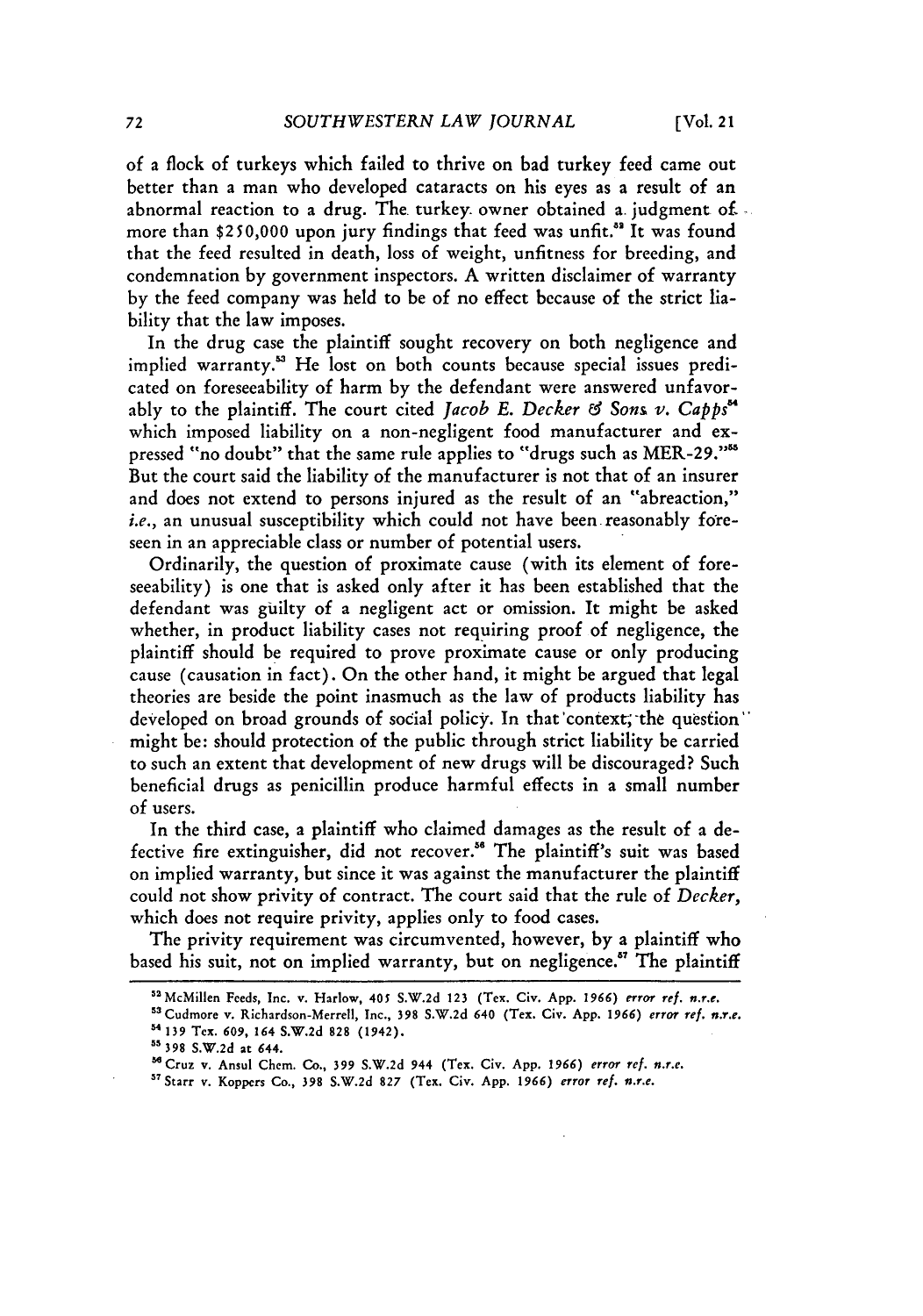#### **1967)** *TORTS*

contended that the manufacturer and distributor of the "bitumastic-type" product were negligent in failing to warn him of the product's harmful effects.<sup>36</sup> The court of civil appeals said, "Whatever may be the present embattled status of the privity doctrine in cases based on so-called implied warranty **...** the courts have excised the privity requirement from the law of negligence."'

### V. **INJURIES** BY **PUBLICATION**

The rule, cherished by Texas newspapers, that substantial truth will shield them from a libel suit was reiterated in a court of civil appeals case."0 The defendant newspaper published a story which stated that the plaintiff and Hunter "were arrested in connection with an extensive burglary operation .... An estimated **\$25,000** worth of stolen items have been recovered by Amarillo police."<sup>61</sup> The defendant claimed the privilege afforded by article 5432 to publish "a fair, true and impartial account of the proceedings in a court of justice . **. . ."** The plaintiff contended the account was untrue by implication since, in fact, a large portion of the stolen property was recovered from Hunter rather than from the plaintiff. The court held that the paper was entitled to the protection of the statute. When the story is substantially true, it does not have to be literally true.

### VI. **NUISANCE**

A firm operating a chain of fried chicken restaurants built a rendering plant near the plaintiff's property.<sup>63</sup> Feathers and other waste products from the chicken processing were burned at the plant. The defendant's position was that action was barred by limitation. It contended that since the plant was permanent, limitations began to run when it was erected in 1962. Plaintiffs urged that the nuisance was temporary in that they were only

**<sup>&</sup>quot;** Though not decided last year, an interesting and complex products liability case brought **by** an automobile purchaser was argued before the supreme court last year. The decision **had** not been handed down at the time of this writing.

The case is Ford Motor Co. v. Puskar, 394 S.W.2d **I** (Tex. Civ. App. **1965)** *error granted.* The plaintiff bought a 1959 Thunderbird with power steering and power brakes. He was involved in an accident when the engine died and he was unable to control the car with only manual steering and brakes. He testified that he told the dealer the engine died on full application of the brakes and that the dealer told him to wait and get this fixed in the 1,000-mile check-up.

The court of civil appeals found the dealer liable for negligent refusal to repair. But it held there was no evidence to support jury findings that the manufacturer's manual made **false** representations to the buyer that the car could **be** safely steered and controlled when the engine was stopped.

**<sup>39 398</sup> S.W.2d** at **830.**

**<sup>&</sup>quot;0** Walker v. Globe-News Publishing Co., 395 S.W.2d 686 (Tex. Civ. App. **1965)** *error ref. n.r.e. 6' Id.* at 687.

<sup>&</sup>lt;sup>62</sup> TEX. REV. CIV. STAT. ANN. art. 5432 (1958).

**<sup>&</sup>quot;3** Youngblood's, Inc. v. Goebel, 404 S.W.2d 617 (Tex. Civ. App. 1966) *error ref. n.r.e.* For further discussion see Larsen, *Property,* this Survey at footnote 26.